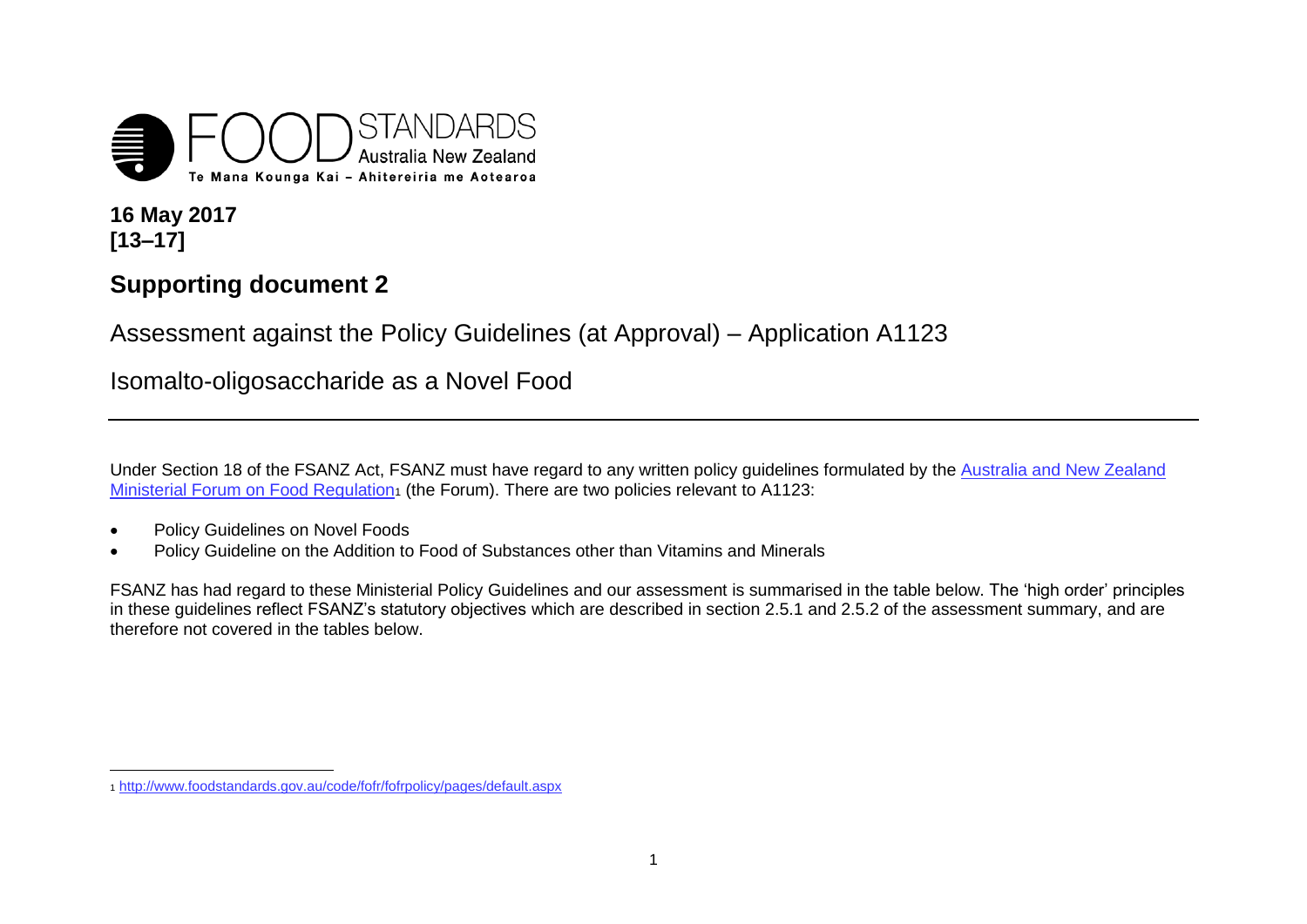## **1 Novel foods**

The table below summarises how FSANZ has had regard to the Ministerial Policy Guideline on Novel foods.

| <b>Specific Policy Principles</b>                                                                                                                                             | Approach                                                                                                                                                                                                                                                                            | Does the<br>assessment<br>meet the<br><b>Policy</b><br><b>Principles</b> |
|-------------------------------------------------------------------------------------------------------------------------------------------------------------------------------|-------------------------------------------------------------------------------------------------------------------------------------------------------------------------------------------------------------------------------------------------------------------------------------|--------------------------------------------------------------------------|
| To ensure that public and industry confidence in the food<br>system is maintained.                                                                                            | The risk assessment, labelling requirements and information for health<br>professionals will provide confidence for the food industry and consumers.<br>Input from stakeholders including the public and industry (through the call for<br>submissions) will also build confidence. | Yes                                                                      |
| To provide an assessment process that aims to protect<br>commercially sensitive information and recognise industry's<br>intellectual property to the maximum extent possible. | FSANZ has a specific assessment process in place to ensure access to<br>confidential material provided by the Applicant is limited and protected to the<br>maximum extent possible.                                                                                                 | Yes                                                                      |
| To ensure consumers are not misled by novel foods or food<br>ingredients, which appear similar to existing foods but may<br>differ in terms of nutrition or function.         | Novel foods or ingredients labelling requirements ensure any declarations<br>and/or claims made on labels are truthful and appropriate for consumers.                                                                                                                               | Yes                                                                      |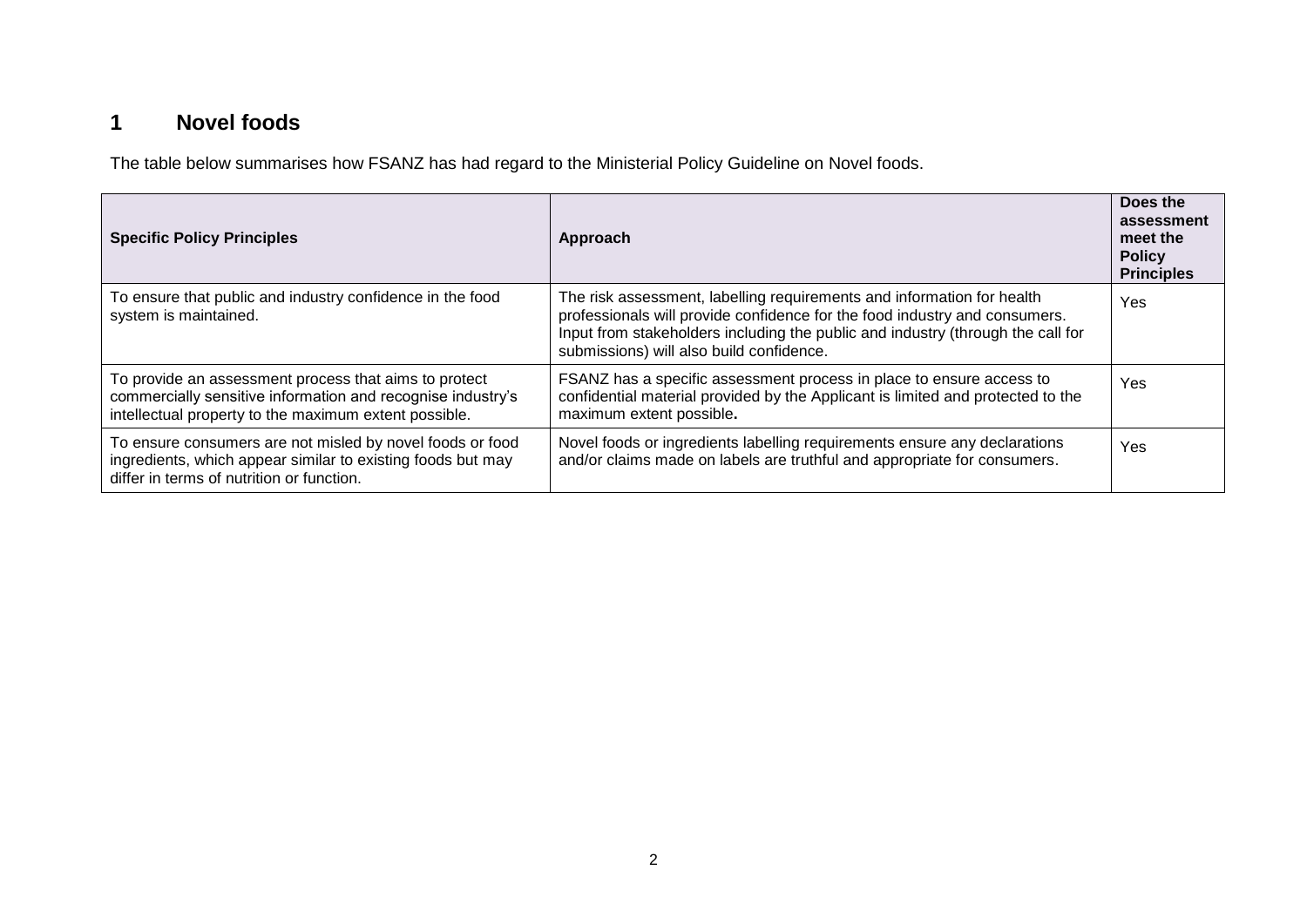## **2 Substances other than Vitamins and Minerals**

The table below summarises how FSANZ has had regard to the Ministerial to the Policy Guideline on the Addition to Food of Substances other than Vitamins and Minerals.

'Specific order' policy principles are provided for substances added for a technological function as well as for 'Any Other Purpose'. This Application falls under 'Any Other Purpose' and therefore regard has been given to the following policy principles in the assessment of this Application.

## **Specific Order Policy Principles – Any Other Purpose**

| <b>Specific Policy Principles</b>                                                                                                                                             | Approach                                                                                                                                                                                                                                                                                                                                                                                                                                                                                                                                                                                                                     | Does the<br>assessment<br>meet the<br><b>Policy</b><br><b>Principles?</b> |
|-------------------------------------------------------------------------------------------------------------------------------------------------------------------------------|------------------------------------------------------------------------------------------------------------------------------------------------------------------------------------------------------------------------------------------------------------------------------------------------------------------------------------------------------------------------------------------------------------------------------------------------------------------------------------------------------------------------------------------------------------------------------------------------------------------------------|---------------------------------------------------------------------------|
| The purpose for adding IMO to food (the<br>stated purpose) has been articulated<br>clearly by the manufacturer i.e. the stated<br>purpose as a food sweetener and bulk filler | The purpose for adding IMO to food (the stated purpose) has been articulated by the<br>manufacturer as a food sweetener and bulk filler The food technology assessment has<br>determined that when IMO is used as an ingredient to replace sugars, mainly sucrose in a food,<br>it meets the stated purposes of a bulk filler. Also, according to the Applicant's reported<br>composition of IMO (i.e. lower levels of mono- and di-saccharides than sucrose) and FSANZ's<br>proposed specification for IMO, it could be used as a sweetener with approximately 60%<br>sweetness compared to sucrose. (SD1 Food Technology). | Yes                                                                       |
| The addition of IMO to food is safe for<br>human consumption                                                                                                                  | The risk assessment has determined that IMO is safe and suitable for addition to nearly all foods<br>i.e. the Applicant notes that it is not intended that IMO would be added to formulated<br>supplementary foods for young children or in foods (and formulas) for infants (SD1).                                                                                                                                                                                                                                                                                                                                          | Yes                                                                       |
| The substance is added in a quantity and a<br>form which is consistent with delivering the<br>stated purpose                                                                  | IMO would be added in a quantity and form that would deliver the stated purpose (of sweetening<br>food and providing bulk). The Applicant has provided expected levels of use and an example is<br>also provided (SD1).                                                                                                                                                                                                                                                                                                                                                                                                      | Yes                                                                       |